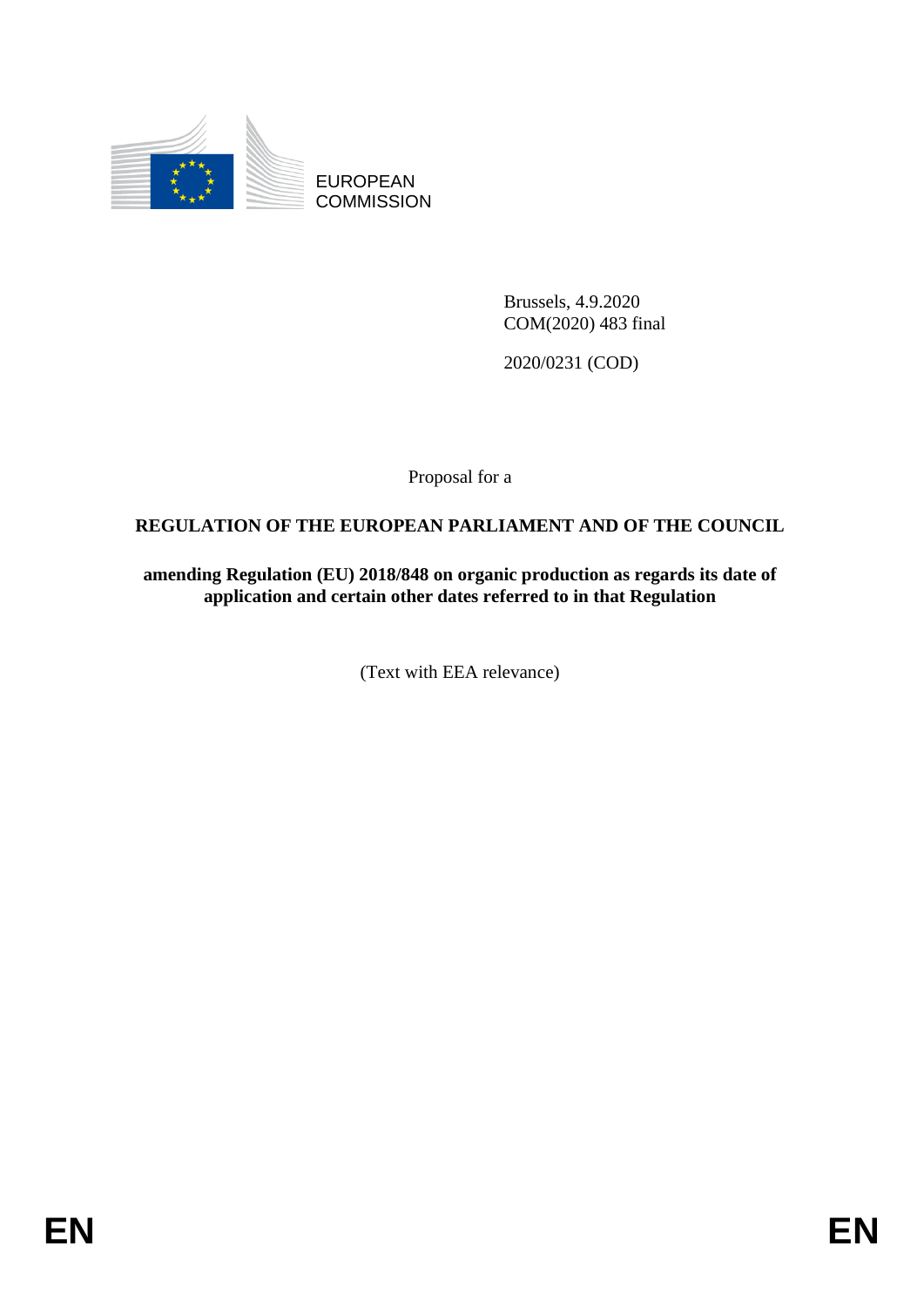## **EXPLANATORY MEMORANDUM**

## **1. CONTEXT OF THE PROPOSAL**

#### **• Reasons for and objectives of the proposal**

Regulation (EU) 2018/848 of the European Parliament and of the Council, adopted on 30 May 2018, establishes a new regulatory framework to ensure the smooth functioning of the internal market as regards organic production, with the aim of developing further an overall system of farm management and food production that combines best environmental and climate action practices, a high level of biodiversity, the preservation of natural resources and the application of high animal welfare standards and high production standards in line with the demand of a growing number of consumers for products using natural substances and processes. Organic production thus plays a dual societal role, where, on the one hand, it provides for a specific market responding to consumer demand for organic products, and, on the other hand, it delivers publicly available goods that contribute to the protection of the environment and animal welfare, as well as to rural development.

The recent adoption of the Farm to Fork Strategy<sup>1</sup> identifies organic production as one of the ways to meet the requirements to create a sustainable food system. The Biodiversity strategy, acknowledges the role of organic production in preserving biodiversity on the European territory. A solid, consensual regulatory framework for the next 10 years, is therefore key for achieving the objective of 25% of agricultural land dedicated to organic farming and a significant increase in organic aquaculture by 2030, stated objectives in the Farm to Fork and Biodiversity Strategies.

[https://ec.europa.eu/food/sites/food/files/safety/docs/f2f\\_action-plan\\_2020\\_strategy-info\\_en.pdf](https://ec.europa.eu/food/sites/food/files/safety/docs/f2f_action-plan_2020_strategy-info_en.pdf)

The outbreak of the COVID-19 pandemic and the related public health crisis presents an unprecedented challenge to the Member States and puts a heavy burden on national authorities and organic operators. The outbreak of the COVID-19 pandemic has also created extraordinary circumstances that demand a substantial adaptation of the organic sector in terms of production, marketing, controls and international trade that could not reasonably have been anticipated at the time of adoption of Regulation (EU) 2018/848.

Those extraordinary circumstances have a significant impact on various areas covered by Regulation (EU) 2018/848, and therefore it is very likely that Member States and organic operators will not be ready to ensure the proper implementation and application of that Regulation from 1 January 2021.

In order to ensure the smooth functioning of the internal market, to provide legal certainty to all organic operators, and to avoid potential market disruption, it is necessary to defer the date of application of certain provisions of Regulation (EU) 2018/848 by one year.

## **2. LEGAL BASIS, SUBSIDIARITY AND PROPORTIONALITY**

## **• Legal basis**

The proposal is based on Article 43(2) of the Treaty on the Functioning of the European Union (TFEU).

<sup>1</sup> 1

https://ec.europa.eu/food/sites/food/files/safety/docs/f2f\_action-plan\_2020\_strategy-info\_en.pdf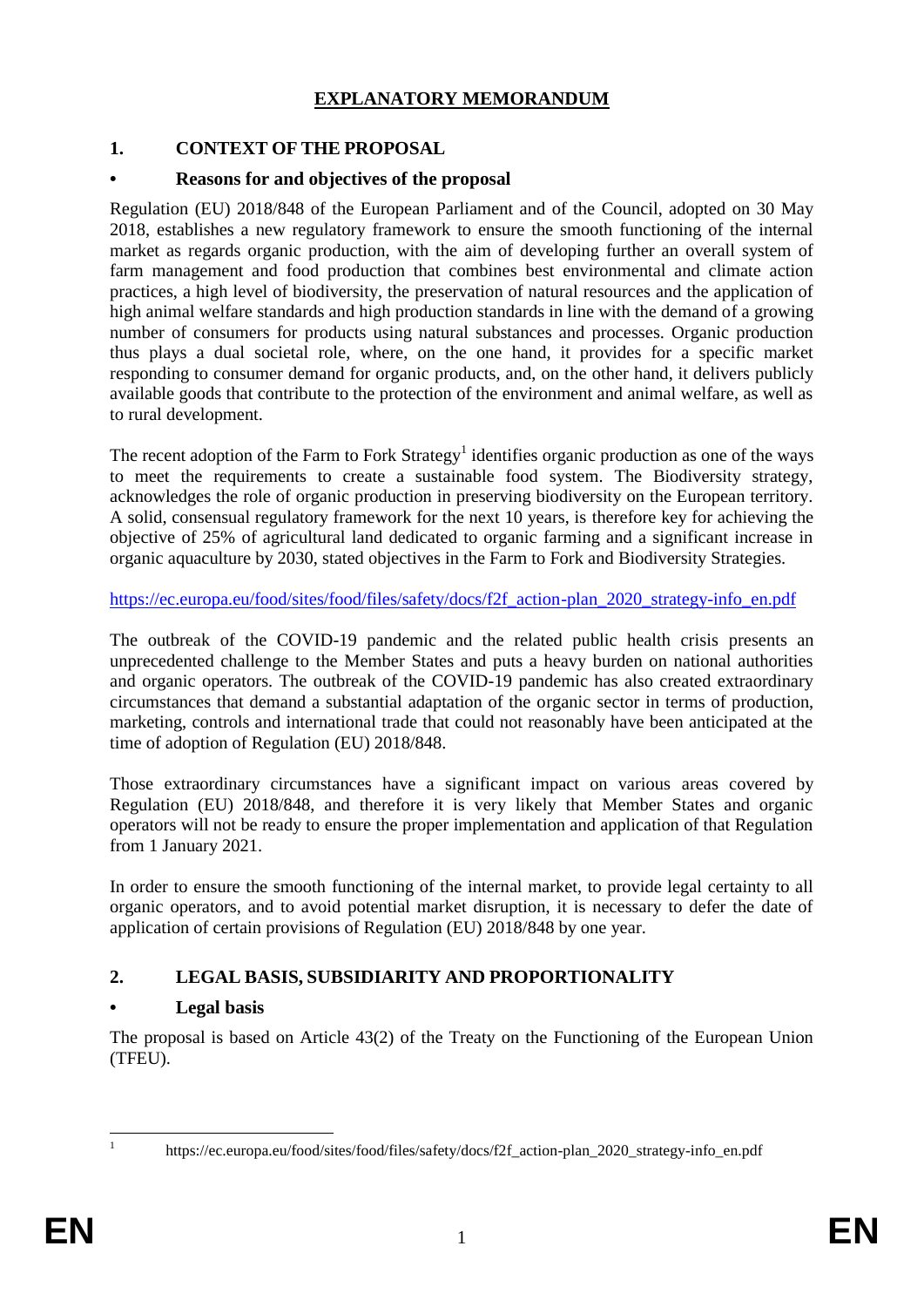### **• Subsidiarity**

According to the principle of subsidiarity, Union action may only be taken if the envisaged aims cannot be achieved by Member States alone. Union intervention is required to ensure the smooth functioning of the internal market as regards organic production and avoid potential market disruption. In this regard, the legislation, that is being amended, is adopted in full compliance with the principle of subsidiarity and any amendment thereto must be made through a Commission proposal.

### **• Proportionality**

This Union action is necessary to achieve the objective of the proper implementation and application of Regulation (EU) 2018/848 and the relevant secondary legislation by all involved parties, taking into account the magnitude of the COVID-19 pandemic and the consequences on the organic sector of the public health crisis in terms of production, controls and trade. The proposed amendments aim to ensure that the intended purpose of Regulation (EU) 2018/848, that is to establish a framework for organic production, with the goal of developing further an overall system of farm management and food production that combines best environmental and climate action practices, a high level of biodiversity, the preservation of natural resources and the application of high animal welfare standards and high production standards in line with the demand of a growing number of consumers for products using natural substances and processes, is achieved.

### **3. RESULTS OF EX-POST EVALUATIONS, STAKEHOLDER CONSULTATIONS AND IMPACT ASSESSMENTS**

This proposal is not accompanied by a separate impact assessment, as this proposal does not alter Regulation (EU) 2018/848 on substance and does not impose new obligations on the concerned parties. It aims at providing, for exceptional reasons in the context of the COVID-19 pandemic, a one-year deferral as regards the date of application of that Regulation and certain other dates referred to in that Regulation that are derived from that date.

## **4. BUDGETARY IMPLICATIONS**

The proposal does not have a budgetary impact for the EU institutions.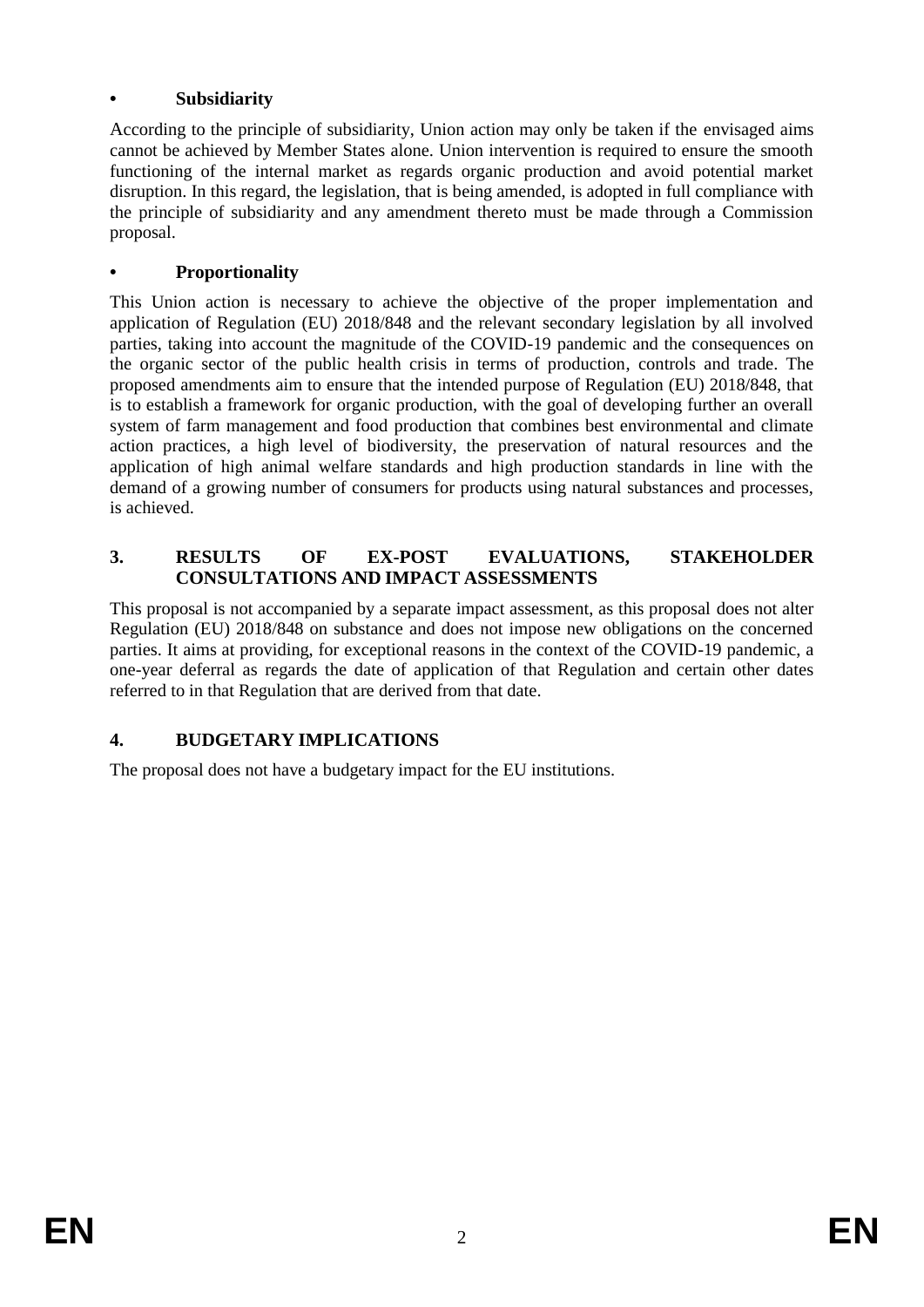### 2020/0231 (COD)

#### Proposal for a

### **REGULATION OF THE EUROPEAN PARLIAMENT AND OF THE COUNCIL**

#### **amending Regulation (EU) 2018/848 on organic production as regards its date of application and certain other dates referred to in that Regulation**

(Text with EEA relevance)

#### THE EUROPEAN PARLIAMENT AND THE COUNCIL OF THE EUROPEAN UNION,

Having regard to the Treaty on the Functioning of the European Union, and in particular Article 43(2) thereof,

Having regard to the proposal from the European Commission,

After transmission of the draft legislative act to the national parliaments,

Having regard to the opinion of the European Economic and Social Committee<sup>2</sup>,

Having regard to the opinion of the Committee of the Regions<sup>3</sup>,

Acting in accordance with the ordinary legislative procedure,

Whereas:

- (1) Regulation (EU) 2018/848 of the European Parliament and of the Council<sup>4</sup>, which entered into force on 17 June 2018, establishes a new regulatory framework for organic production. In order to ensure a smooth transition from the old to the new regulatory framework, that Regulation provides for a date of application of 1 January 2021.
- (2) The outbreak of the COVID-19 pandemic has led to extraordinary circumstances that demand substantial efforts by the organic sector that could not reasonably have been anticipated at the time of adoption of Regulation (EU) 2018/848.
- (3) The outbreak of the COVID-19 pandemic and the related public health crisis presents an unprecedented challenge to the Member States and puts a heavy burden on organic operators. Operators concentrate their efforts on maintaining organic production and trade flows and cannot at the same time prepare themselves for the entry into application of new legal provisions under Regulation (EU) 2018/848. Hence, it is very likely that Member States and organic operators will not be in a position to ensure the proper implementation and application of that Regulation from 1 January 2021.
- (4) Therefore, in order to ensure the smooth functioning of the organic sector, to provide legal certainty, and to avoid potential market disruption, it is necessary to defer the

 $\mathcal{L}$ <sup>2</sup> OJ C […, , p. .

 $\frac{3}{4}$  OJ C, , p. .

<sup>4</sup> Regulation (EU) 2018/848 of the European Parliament and of the Council of 30 May 2018 on organic production and labelling of organic products and repealing Council Regulation (EC) No 834/2007 (OJ L 150, 14.6.2018, p. 1).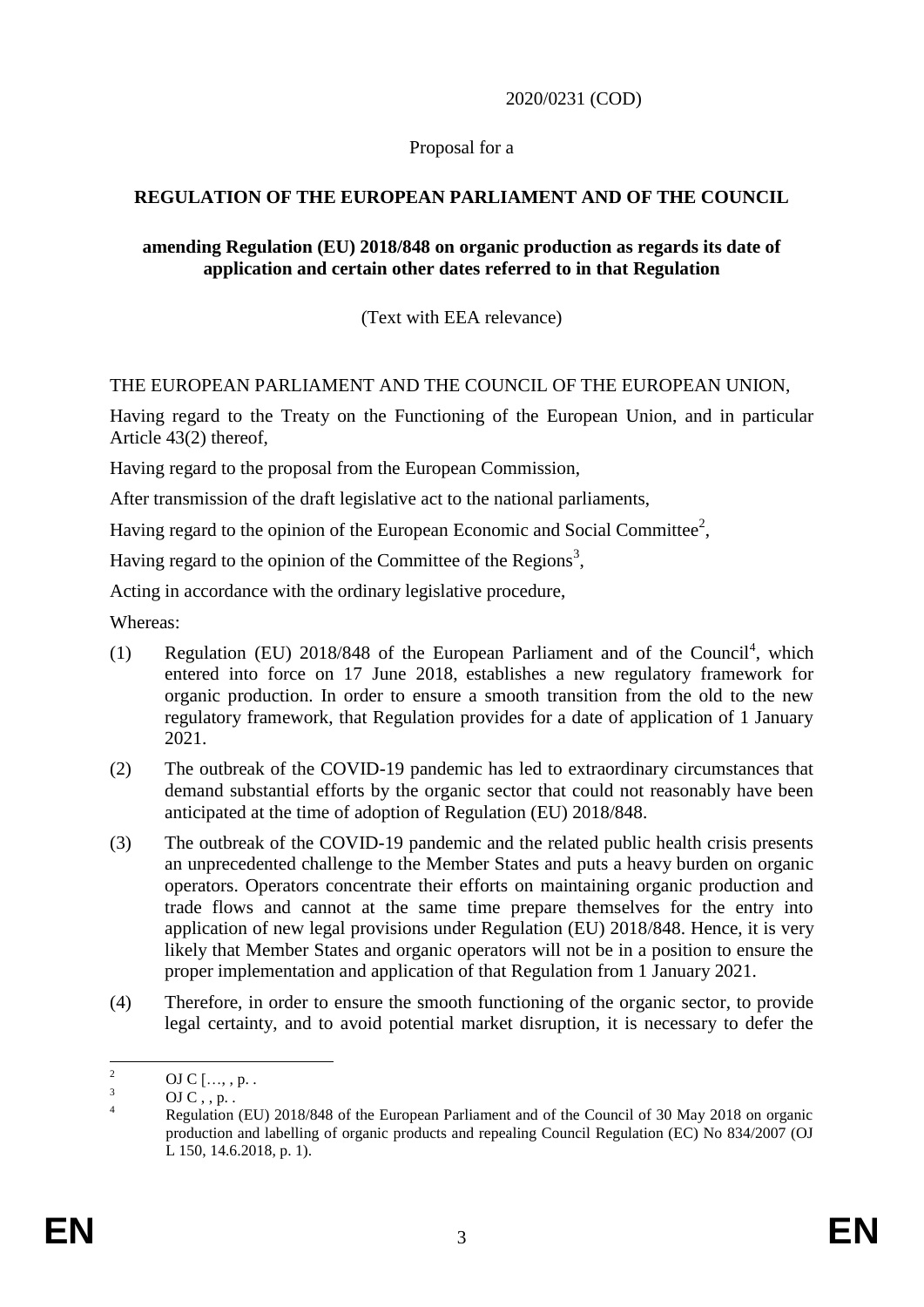date of application of Regulation (EU) 2018/848 and certain other dates referred to in that Regulation that are derived from that date. Taking into account the scale of the COVID-19 pandemic and the related public health crisis, its epidemiological development, as well as the additional resources required in the Member States and by organic operators, it is appropriate to defer the application of Regulation (EU) 2018/848 by one year.

- (5) In particular, several dates linked to derogations, reports or empowerments granted to the Commission to end or extend derogations, derived directly from the date of application of Regulation (EU) 2018/848. Thus, it is appropriate to defer the application of such dates by one year as well. The respective dates were set taking into account the time necessary for organic operators to adapt to the ending of derogations or for Member States and the Commission to collect sufficient information on the availability of certain inputs for which derogations were granted, or for the Commission to present a report to the European Parliament and the Council and prepare a legislative proposal or delegated acts.
- (6) The outbreak of the COVID-19 pandemic and the related public health crisis also presents an unprecedented challenge to third countries and for operators based in third countries. Consequently, for third countries that have been recognised as equivalent under Article 33(2) of Council Regulation (EC) No  $834/2007^5$  it is appropriate to extend the date of expiration of their recognition by one year to 31 December 2026 so that such third countries have enough time to change their status either by concluding a trade agreement with the European Union or via full compliance of their operators with Regulation (EU) 2018/848 without unnecessary trade disruptions for organic products.
- (7) Similarly, the date of expiration of the recognition of control authorities and control bodies in third countries granted under Article 33(3) of Regulation (EC) No 834/2007 should be extended by one year to 31 December 2024 to give those control authorities and control bodies and their certified operators in third countries the time to overcome the impacts of the COVID-19 pandemic and to get ready for the new provisions.
- (8) In light of the overriding need to immediately ensure legal certainty for the organic sector in the current circumstances, this Regulation should enter into force as a matter of urgency on the day following that of its publication in the *Official Journal of the European Union*,

HAVE ADOPTED THIS REGULATION:

#### *Article 1*

Regulation (EU) 2018/848 is amended as follows:

- (1) in the first sentence of Article 29(4), '31 December 2024' is replaced by '31 December 2025';
- (2) in the second subparagraph of Article 48(1), '31 December 2025' is replaced by '31 December 2026';
- (3) in Article 49, '31 December 2021' is replaced by '31 December 2022';

 $\overline{5}$ <sup>5</sup> Council Regulation (EC) No 834/2007 of 28 June 2007 on organic production and labelling of organic products and repealing Regulation (EEC) No 2092/91 (OJ L 189, 20.7.2007, p. 1).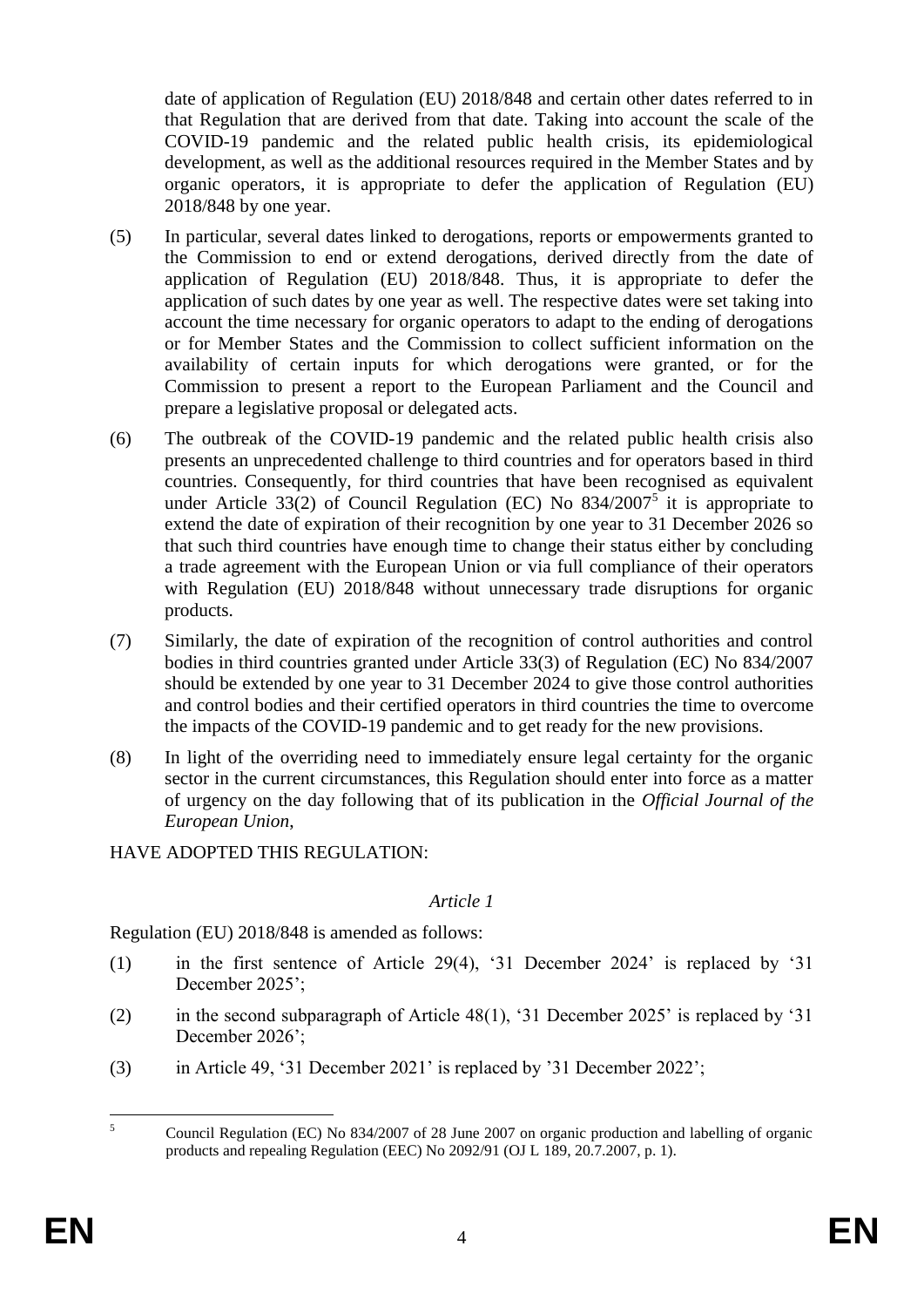- (4) Article 53 is amended as follows:
	- (a) in paragraph 1, '31 December 2035' is replaced by '31 December 2036';
	- (b) paragraph 2 is amended as follows:
		- (i) in the introductory phrase, '1 January 2028' is replaced by '1 January 2029';
		- (ii) in point (a), '31 December 2035' is replaced by '31 December 2036';
	- (c) in paragraph 3, '1 January 2026' is replaced by '1 January 2027';
	- (d) in paragraph 4, '1 January 2025' is replaced by '1 January 2026' and '31 December 2025' by '31 December 2026';
	- (e) in paragraph 7, '31 December 2025' is replaced by '31 December 2026';
- (5) in Article 57(1), '31 December 2023' is replaced by '31 December 2024';
- (6) in Article 60, '1 January 2021' is replaced by '1 January 2022';
- (7) in the second paragraph of Article 61, '1 January 2021' is replaced by '1 January  $2022$ <sup>\*</sup>
- (8) Annex II is amended as follows:
	- (a) in Part I, point 1.5 is amended as follows:
		- (i) in the second paragraph, '31 December 2030' is replaced by '31 December 2031':
		- (ii) in the third paragraph, '31 December 2025' is replaced by '31 December 2026';
	- (b) Part II is amended as follows:
		- (i) in the second sentence of point  $1.9.1.1(a)$ , '1 January 2023' is replaced by '1 January 2024';
		- (ii) in the second sentence of point  $1.9.2.1(a)$ , '1 January 2023' is replaced by '1 January 2024';
		- (iii) in the introductory phrase of point  $1.9.3.1(c)$ , '31 December 2025' is replaced by '31 December 2026';
		- (iv) in the introductory phrase of point  $1.9.4.2(c)$ , '31 December 2025' is replaced by '31 December 2026';
	- (c) in Part III, in the second paragraph of point 3.1.2.1, '1 January 2021' is replaced by '1 January 2022';
	- (d) in Part VII, in the second sentence of point 1.1, '31 December 2023' is replaced by '31 December 2024'.

# *Article 2*

This Regulation shall enter into force on the day following that of its publication in the *Official Journal of the European Union*.

This Regulation shall be binding in its entirety and directly applicable in all Member States.